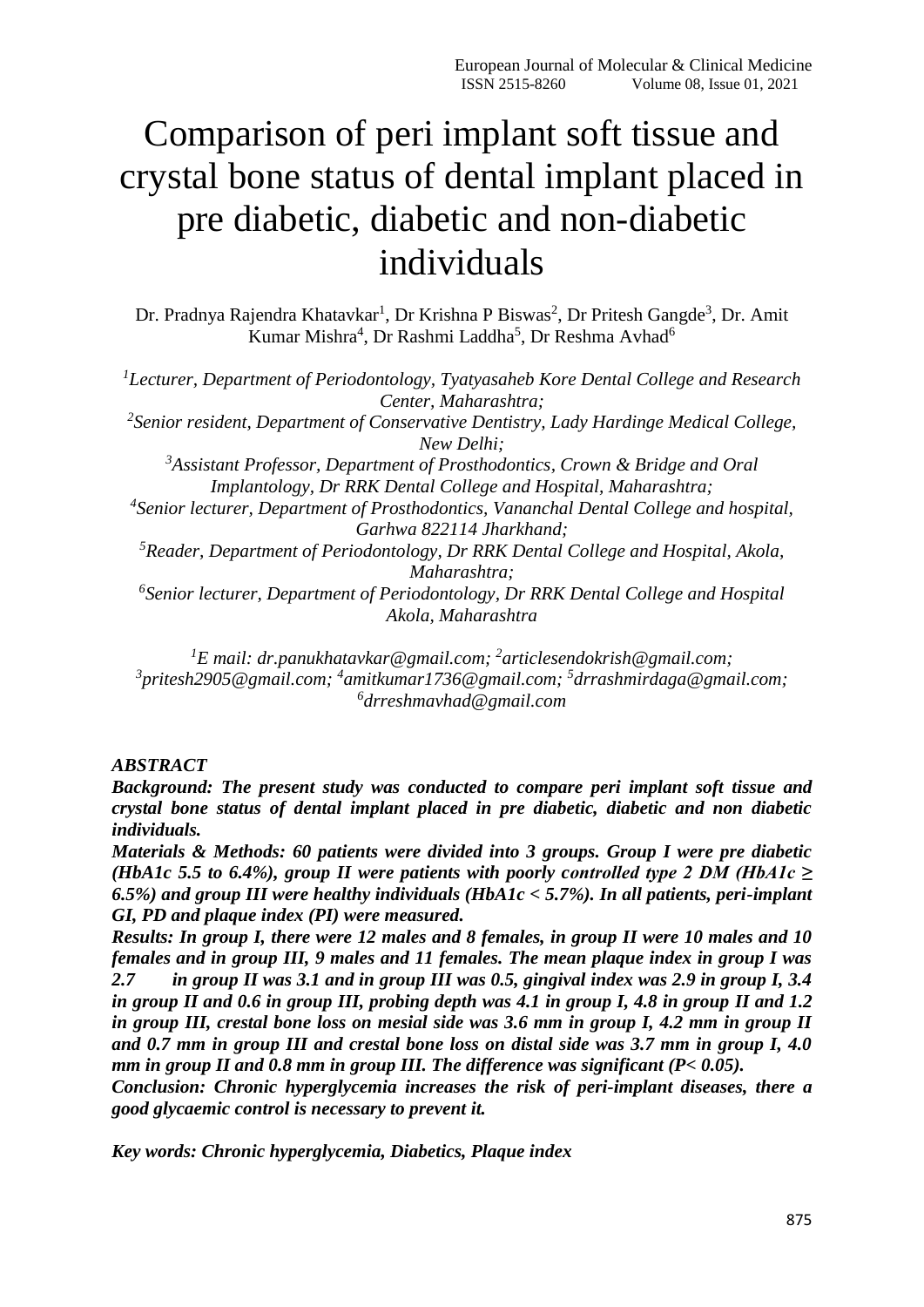## **1. INTRODUCTION**

Stability of peri-implant tissue status and maintenance of crestal bone are essential for the long-term survival and success of dental implants. Many studies have reported that a 2 mm loss of crestal bone from the implant abutment junction in the first 12 months of implant placement followed by an annual  $0.2$  mm crestal bone loss (CBL) normal.<sup>1</sup> Non-splinted implants are commonly used in areas of missing adjacent teeth; however, formation of a "black triangle" in the interproximal space between the implant-supported crowns is a typical complication of adjacent implant.<sup>2</sup>

Chronic hyperglycemia is manifested in patients with prediabetes and poorly controlled type 2 diabetes mellitus (DM) and is a risk factor of periodontal and peri-implant diseases.<sup>3</sup> In vitro studies have reported that the formation and accumulation of advanced glycation end products in gingival and systemic tissues is increased in patients with chronic hyperglycemic conditions. Persistent hyperglycemia is also associated with a higher accretion of advanced glycation end products  $(AGE)$  in gingival tissues.<sup>4</sup> When these end products interact with their receptors (receptors for AGE [RAGE]), it results in the expression of destructive inflammatory cytokines including interleukin (IL)-6, IL-1b, and tumor necrosis factor-alpha (TNF-a) in the serum and gingival crevicular fluid. These proinflammatory cytokines contribute toward augmenting oral inflammation and increasing CBL around implants as well as teeth.<sup>5</sup>

These pathophysiological mechanisms have been associated with an increased peri-implant soft tissue inflammation (clinically manifested as an increased gingival index [GI] and probing depth [PD]) and crestal bone loss (CBL) around dental implants.<sup>6</sup> The present study was conducted to compare peri implant soft tissue and crystal bone status of dental implant placed in pre diabetic, diabetic and non diabetic individuals.

### **2. MATERIALS & METHODS**

The present study comprised of 60 patients of both genders. All were made aware of the purpose of the study and their consent was obtained. Ethical clearance was obtained before starting the study.

Data such as name, age, gender etc. was recorded. Patients were divided into 3 groups. Group I were pre diabetic (HbA1c 5.5 to 6.4%), group II were patients with poorly controlled type 2 DM (HbA1c  $> 6.5\%$ ) and group III were healthy individuals (HbA1c  $< 5.7\%$ ). In all patients, peri-implant GI, PD and plaque index (PI) were measured on 6 surfaces per implant (midlingual/palatal, distolingual/palatal, mesiolingual/palatal, distobuccal, midbuccal, and mesiobuccal). Results thus obtained were subjected to statistical analysis. P value less than 0.05 was considered significant.

### **3. RESULTS**

| Table I Distribution of patients |                |                 |                  |  |  |
|----------------------------------|----------------|-----------------|------------------|--|--|
| <b>Groups</b>                    | <b>Group I</b> | <b>Group II</b> | <b>Group III</b> |  |  |
| <b>Status</b>                    | Pre diabetic   | Diabetic        | Healthy          |  |  |
| M: F                             | 12:8           | 10:10           | 9:11             |  |  |

Table I Distribution of patients

Table II shows that in group I, there were 12 males and 8 females, in group II were 10 males and 10 females and in group III, 9 males and 11 females.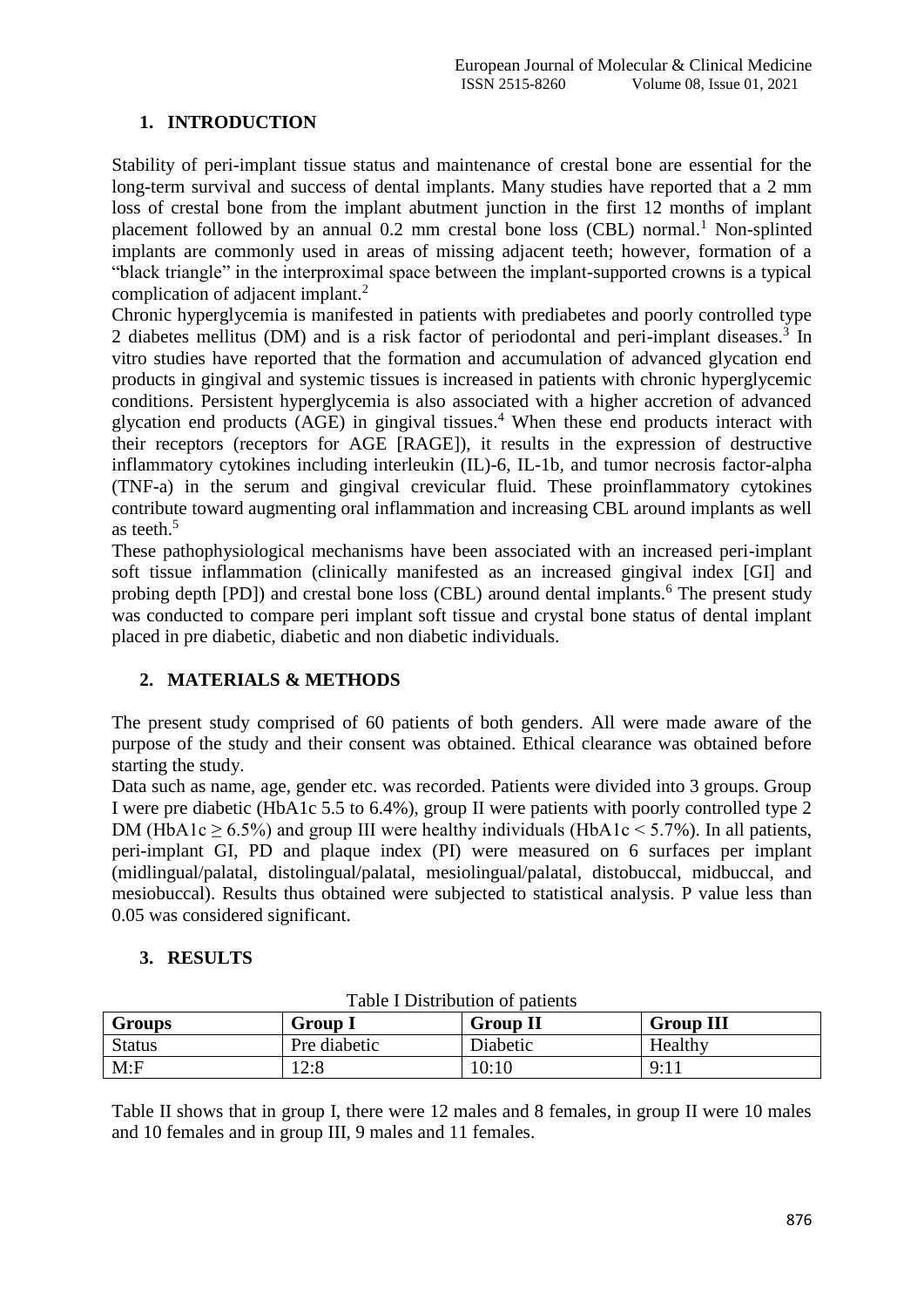European Journal of Molecular & Clinical Medicine<br>ISSN 2515-8260 Volume 08. Issue 01, 2021 Volume 08, Issue 01, 2021

| Parameters (Mean)(mm)      | <b>Group I</b> | <b>Group II</b> | <b>Group III</b> | P value |  |  |
|----------------------------|----------------|-----------------|------------------|---------|--|--|
| Plaque index               | 2.7            | 3.1             | 0.5              | 0.02    |  |  |
| Gingival index             | 2.9            | 3.4             | 0.6              | 0.01    |  |  |
| Probing depth              | 4.1            | 4.8             |                  | 0.04    |  |  |
| Crestal bone loss (mesial) | 3.6            | 4.2             | 0.7              | 0.05    |  |  |
| Crestal bone loss (Distal) | 3.7            | 4.0             | 0.8              | 0.02    |  |  |

Table II Comparison of parameters

Table II, graph I shows that mean plaque index in group I was 2.7 in group II was 3.1 and in group III was 0.5, gingival index was 2.9 in group I, 3.4 in group II and 0.6 in group III, probing depth was 4.1 in group I, 4.8 in group II and 1.2 in group III, crestal bone loss on mesial side was 3.6 mm in group I, 4.2 mm in group II and 0.7 mm in group III and crestal bone loss on distal side was 3.7 mm in group I, 4.0 mm in group II and 0.8 mm in group III. The difference was significant  $(P< 0.05)$ .





#### **4. DISCUSSION**

The AGE-RAGE interactions have also been associated with an increased production of inflammatory cytokines (such as TNF- $\alpha$  and IL-1 $\beta$ ) in the tissues that in turn worsen gingival inflammation and increase the activity of osteoclasts.<sup>7</sup> This is an explanation for the increased peri-implant GI, PD, and CBL among hyperglycemic patients than non-diabetic patients and patients with well-controlled type 2 DM.<sup>8</sup> Therefore, besides convincing patients to maintain glycemic levels via regimes such as regular exercise and dietary control, it is also essential to adopt measures to minimize CBL and peri-implant tissue inflammation in diabetic individuals. Results from an experimental study on rats showed that an impaired glycemic status jeopardizes implant osseointegration and compromises implant stability.<sup>9</sup> In the study by Alrabiah et al<sup>10</sup> levels of AGEs in the peri-implant sulcular fluid were significantly higher among patients with prediabetes and poorly controlled type 2 DM compared with patients without DM. However, under optimal glycemic control, dental implants can demonstrate successful stability and osseointegration, which is similar to that observed in systemically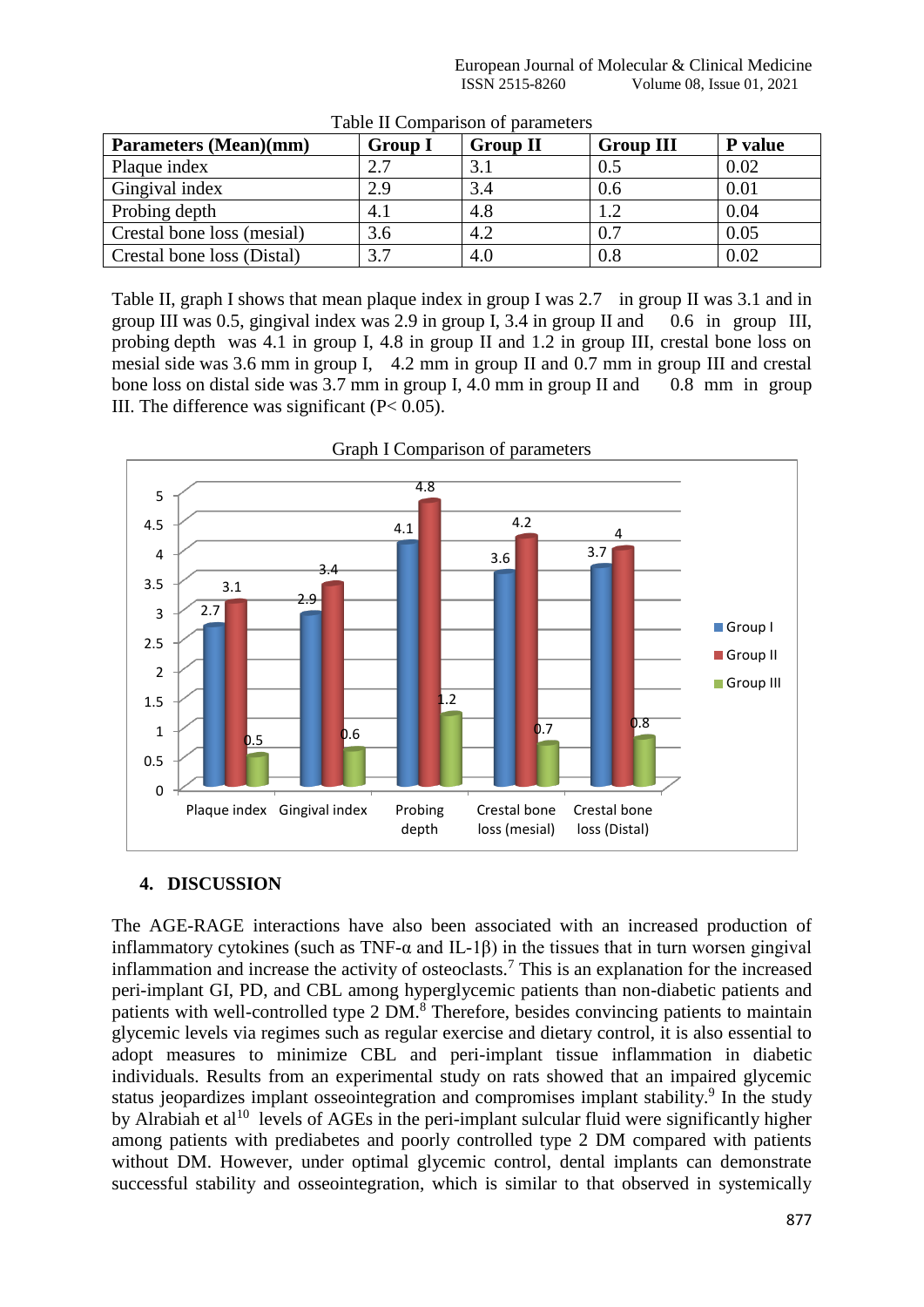healthy individuals. The present study was conducted to compare peri implant soft tissue and crystal bone status of dental implant placed in pre diabetic, diabetic and non diabetic individuals.

In present study, in group I, there were 12 males and 8 females, in group II were 10 males and 10 females and in group III, 9 males and 11 females. Alshahrani et  $al<sup>11</sup>$  eighty-three patients (20 patients had prediabetes, 22 with poorly controlled type 2 DM, 20 with wellcontrolled type 2 DM, and 20 self-reported non-diabetic individuals) were included. The mean HbA1c levels were significantly higher among patients with prediabetes and poorly controlled type 2 DM than patients with well-controlled type 2 DM and non-diabetic controls. Peri-implant PI, GI, PD, and mesio-distal CBL levels were significantly higher among patients with pre-diabetes and poorly controlled type 2 DM than patients with well-controlled type 2 DM and non-diabetic controls. Peri-implant PI, GI, PD, and mesio-distal CBL levels were significantly higher among patients with poorly controlled type 2 DM than patients with prediabetes.

We observed that mean plaque index in group I was  $2.7$  in group II was  $3.1$  and in group III was 0.5, gingival index was 2.9 in group I, 3.4 in group II and 0.6 in group III, probing depth was 4.1 in group I, 4.8 in group II and 1.2 in group III, crestal bone loss on mesial side was 3.6 mm in group I, 4.2 mm in group II and 0.7 mm in group III and crestal bone loss on distal side was 3.7 mm in group I, 4.0 mm in group II and 0.8 mm in group III. Alasqah et al<sup>12</sup> in their study peri-implant bleeding-on-probing (BOP), plaque index (PI), probing depth (PD), and mesial and distal CBL were measured. Eighty-six male participants (44 in Group-1 and 42 in Group-2) were included. The mean age of individuals in groups 1 and 2 were 57.6 6 5.5 and 61.6 6 4.3 years, respectively. In Group1, the mean duration of type-2 diabetes was 10.1 6 3.5 years. A family history of diabetes was more often reported by individuals in Group-1 than Group-2. In groups 1 and 2, 44 and 42 pairs of adjacent implants, respectively were placed in the regions of missing premolars and molars in both arches. All implants were delayed loaded and were fixed with non-splinted screw-retained restorations. In groups 1 and 2, tooth-brushing twice daily was reported by 79.5% and 85.7% individuals, respectively. There was no difference in peri-implant PI, BOP, PD, mesial and distal CBL and HbA1c levels among individuals in groups 1 and 2.

## **5. CONCLUSION**

Authors found that chronic hyperglycemia increases the risk of peri-implant diseases, there a good glycaemic control is necessary to prevent it.

### **REFERENCES**

- [1] Duarte PM, Miranda TS, Lima JA, et al. Expression of immuneinflammatory markers in sites of chronic periodontitis in patients with type 2 diabetes. J Periodontol. 2012;83(4):426–434.
- [2] Singhal S, Pradeep AR, Kanoriya D, Garg V. Human soluble receptor for advanced glycation end products and tumor necrosis factoralpha as gingival crevicular fluid and serum markers of inflammation in chronic periodontitis and type 2 diabetes. J Oral Sci. 2016;58(4): 547–553.
- [3] Takeda M, Ojima M, Yoshioka H, et al. Relationship of serum advanced glycation end products with deterioration of periodontitis in type 2 diabetes patients. J Periodontol. 2006;77(1):15–20.